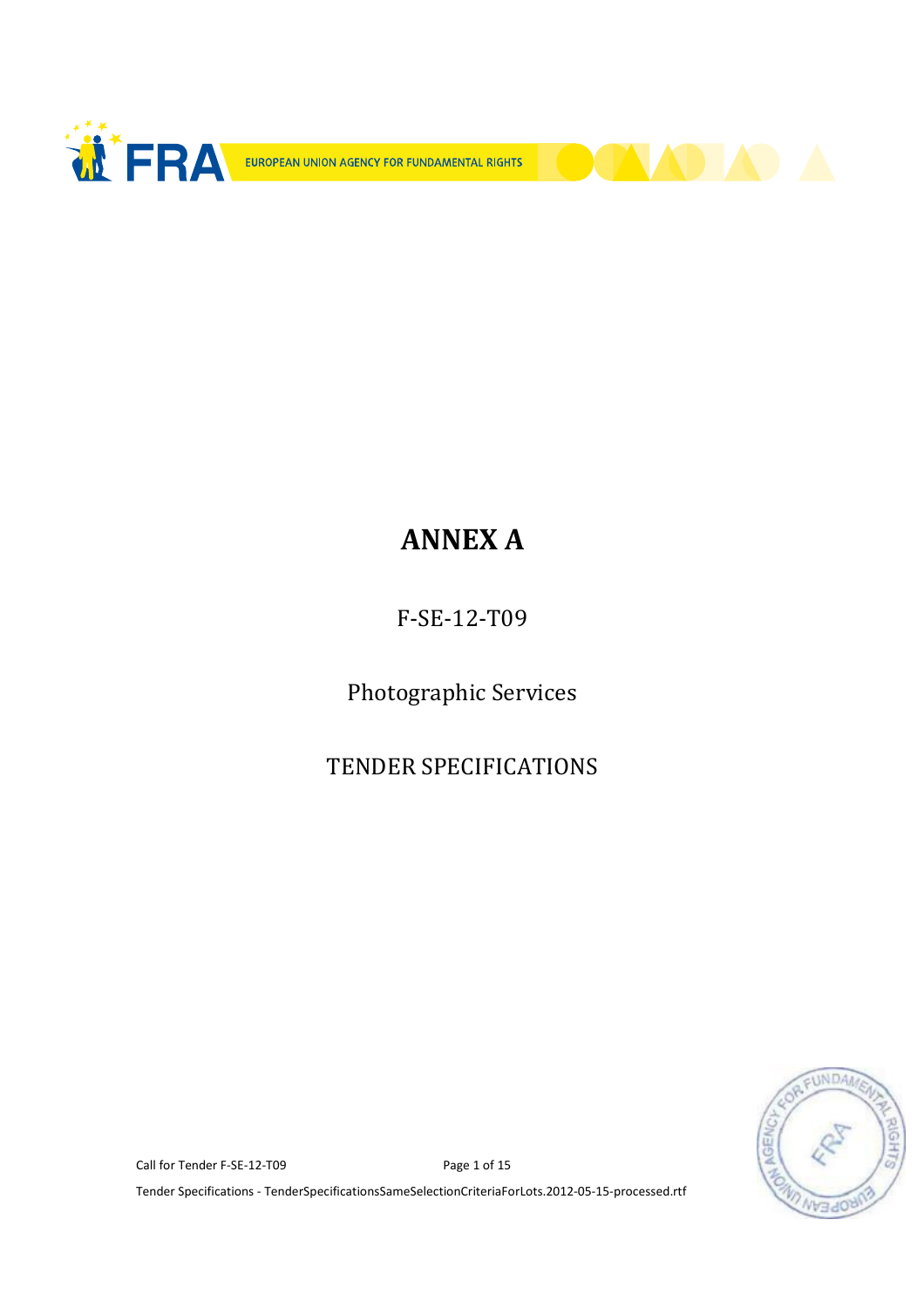# 1. Description of the tender

The subject of the present call for tender is the provision of pictures, illustrations and artwork in digital format both (a) by photo coverage of events/activities/personalities taking place at the FRA premises in Vienna, Austria and processing/retouching of pictures and (b) by purchasing illustrations, photographs or artwork on specific themes from any available resources/stocks, as described in Annex A.1 Technical Specifications.

The Contract Notice for the present call for tenders was published on 24/10/2012 with reference number 2012/S 205-336446.

# 2. Division into lots

This tender is not divided into lots.

## 3. Purpose of the tender

The purpose of this invitation to tender is to award a Framework Services contract for the provision of Photographic Services.

The Contracting Authority intends to award a minimum of three (3) and a maximum of three (3) framework contracts, in cascading and descending order, for the provision of services as specified in Annex A.1 Technical Specifications, provided that there is a sufficient number of economic operators that satisfy the selection criteria or a sufficient number of admissible tenders which meet the award criteria.

The multiple framework contracts will take the form of contracts which are separate but concluded on identical terms with each of the successful tenderers. Framework contracts involve no direct commitment and, in particular, do not constitute orders per se. Instead, they lay down the legal, financial, technical and administrative provisions governing the relations between the Contracting Authority and the Contractor during the period of its validity. Specific contracts or Order Forms will be issued throughout the validity of the Framework contract. Such specific contracts or orders will be attached to the Framework Contract. The draft Framework Contract (Annex B) specifies the basic conditions applicable to any assignment placed under its terms. Signature of a Framework Contract does not oblige the Contracting Authority to place an assignment. The Framework Contract does not preclude the Contracting Authority from assigning tasks in the areas set out above to the other Contractors or from having these tasks carried out by Contracting Authority's staff.

# 4. Place of delivery or performance

The place of performance of the tasks shall be the Contractor's premises or any other place indicated in Annex A.1 Technical specifications.

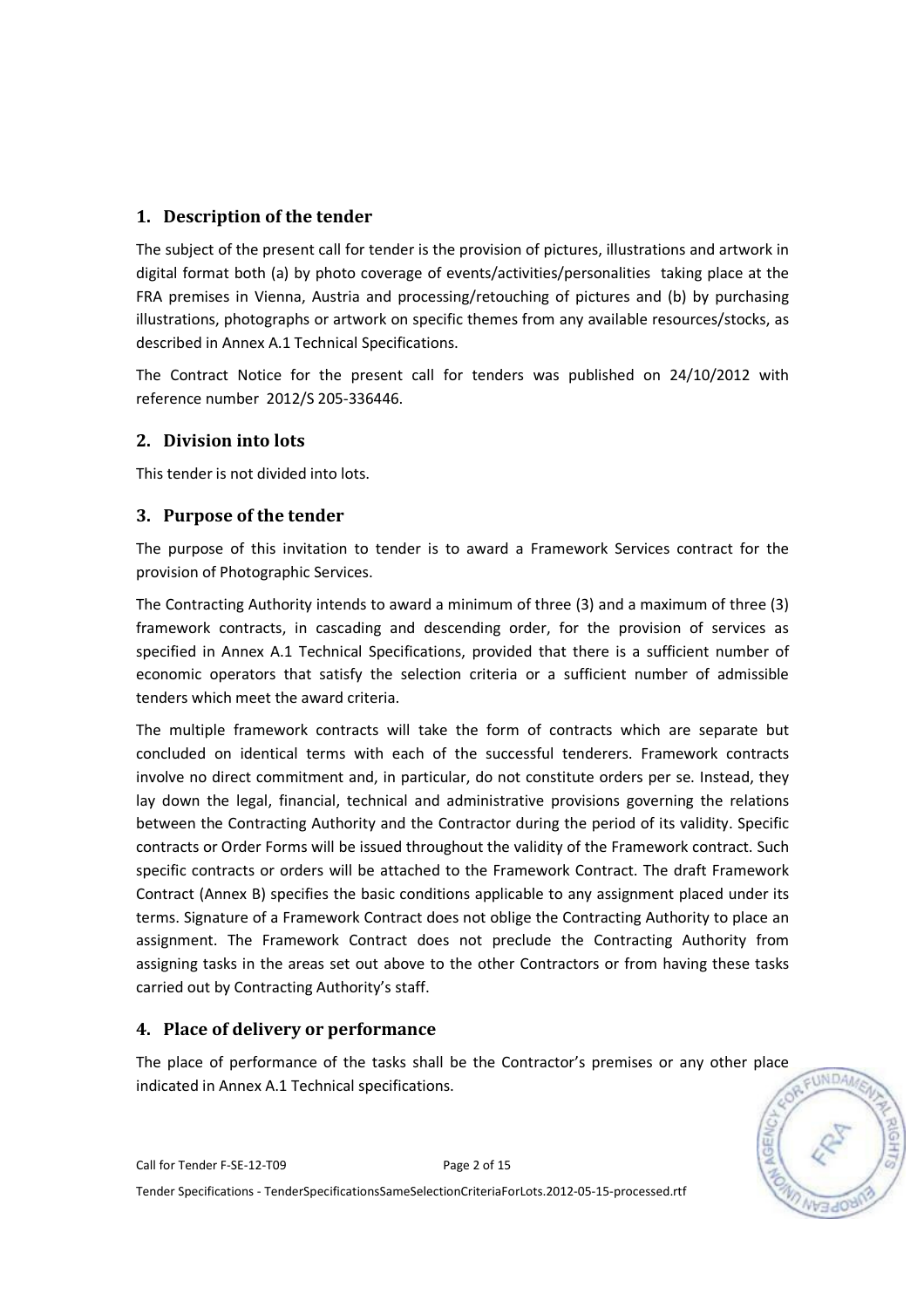# 5. Duration

The framework contract(s) resulting from the present call for tenders shall enter into force the date on which it is signed by the last contracting party.

The framework contract(s) will have an initial duration of one (1) year from the date of signature and may be renewed up to three (3) times for an additional period of one (1) year each time. The Contract shall be renewed automatically under the same conditions, unless written notification to the contrary is sent by one of the contracting parties and received by the other before expiry of the period indicated in the Draft Framework Contract (Annex B). Renewal does not imply any modification or deferment of existing obligations. The duration of the framework contract(s) shall not exceed four (4) years.

Implementation of the contract(s) may not start before the date on which the contract enters into force.

## 6. Volume

The indicative volume of the contract has been estimated at 120,000.00 EUR excluding VAT. Depending on the budget availability and the needs of the Contracting Authority, this amount/volume could be increased up to 50%.

## 7. Terms of payment

Payments shall be executed only if the contractor has fulfilled all his contractual obligations by the date on which the invoice is submitted. Payment requests may not be made if payments for previous orders or specific contracts have not yet been executed as a result of default or negligence on the part of the contractor.

The invoicing procedure for extended specific contracts will be 100% on completion of the work, once accepted by the Contracting Authority.

## Pre-financing:

No pre-financing payment is foreseen.

## Interim payment(s):

No interim payments are foreseen.

## Payment of the balance

 Requests for payment of the balance by the Contractor in accordance with the instructions laid down in Annex A.1 Technical Specifications shall be admissible if accompanied by:

– the relevant invoices, indicating the reference number of the Contract to which they refer



Call for Tender F-SE-12-T09 Page 3 of 15 Tender Specifications - TenderSpecificationsSameSelectionCriteriaForLots.2012-05-15-processed.rtf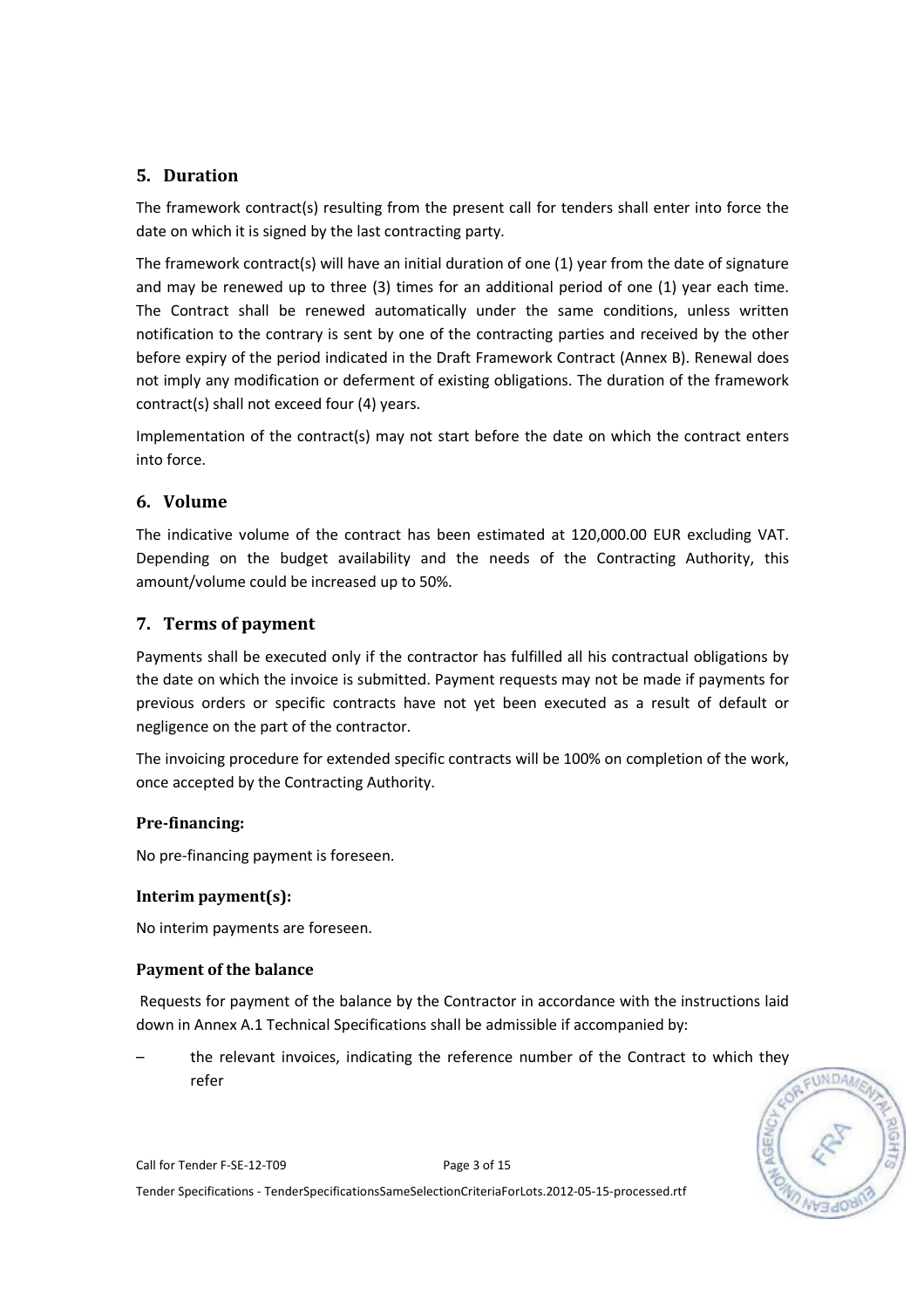Within thirty (30) days from reception of the relevant invoices payment of the balance equal to 100% of the total contract value shall be made.

## 8. Financial guarantees

No financial guarantees are required.

## 9. Participation in the tendering procedure

Participation in tendering procedures is open on equal terms to all natural and legal persons coming within the scope of the Treaties and to all natural and legal persons in a third country which has a special agreement with the Communities in the field of public procurement on the conditions laid down in that agreement.

## 10.Consortia or group of service providers

Joint tenders submitted by several economic operators (a consortium or a group of companies) are allowed. In such cases, one of the members must be designated as the group leader or group manager. All members of a consortium or a group of companies (i.e. the leader and all other members) are jointly and severally liable towards the Contracting Authority. Changes in the composition of the consortium or group of companies must be expressly authorised by the Contracting Authority.

Tenderers submitting joint bids shall describe how their cooperation will be organised in order to perform the tasks specified in Annex A.1 Technical Specifications.

Joint tenders will be assessed as follows:

- The exclusion criteria will be assessed in relation to each company individually. The Declaration of Honour with respect to the Exclusion Criteria and Absence of Conflict of Interest included in Annex C, duly signed and dated, stating that the tenderer is not in one of the exclusion situations, must be provided by each member of the consortium or the group.
- The selection criteria for technical and professional capacity will be assessed in relation to the consortium or group of companies as a whole.

## 11.Subcontracting

Any intention to subcontract part of the contract must be clearly stated by the tenderer in Annex C. Tenderers must indicate the maximum percentage of the contract they intend to subcontract and the identity of the subcontractors they intend to work with, and clearly state the nature of their links to those subcontractors.

For each subcontractor identified in the tender, tenderers must provide a Letter of Intent signed by the subcontractor stating their unambiguous undertaking to collaborate with the tenderer.

Offers involving subcontracting will be assessed as follows: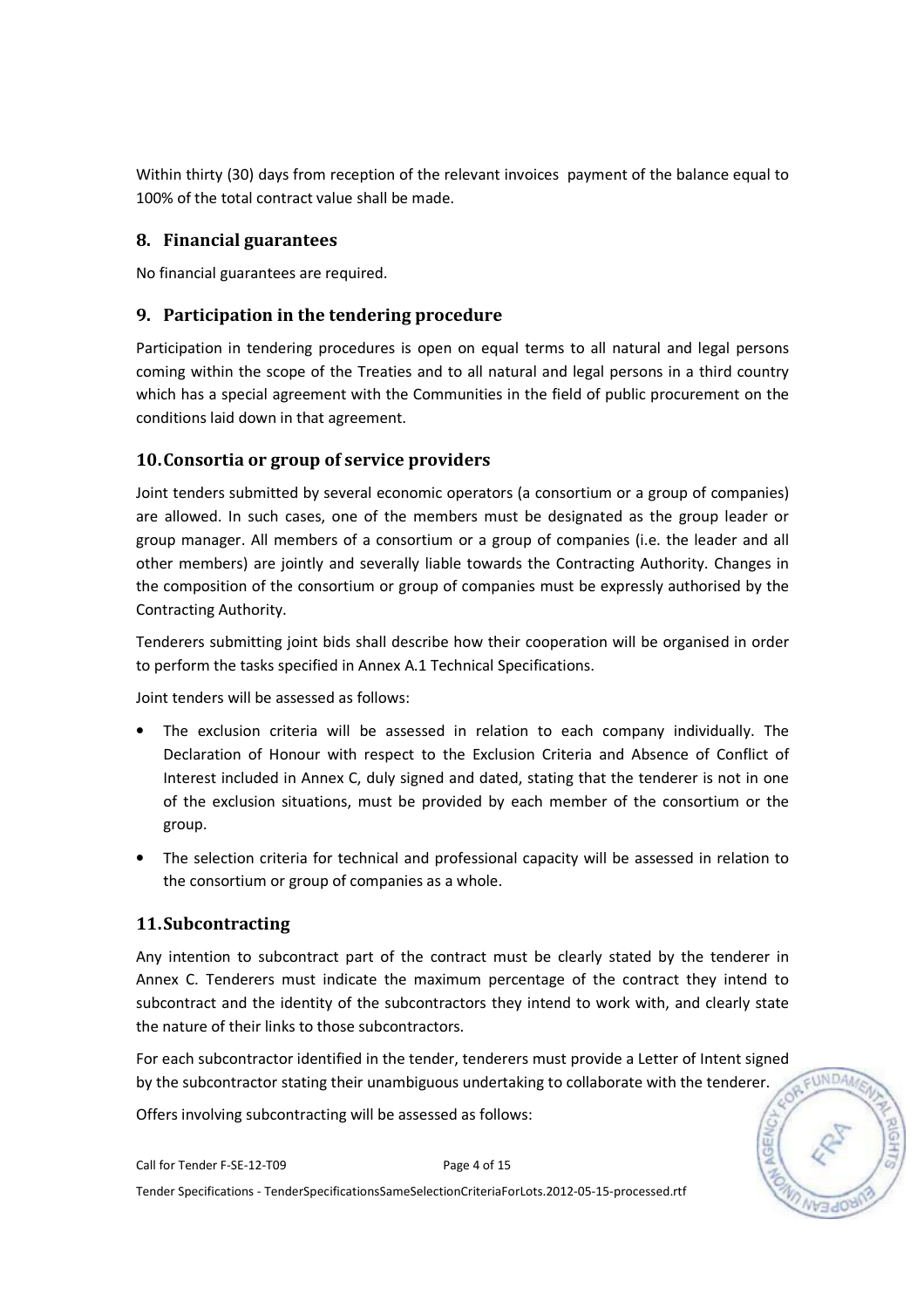- Where the amount of subcontracting exceeds 20% of the contract, the exclusion criteria will be assessed in relation to all proposed subcontractors. The Declaration of Honour with respect to the Exclusion Criteria and Absence of Conflict of Interest included in Annex C, duly signed and dated, stating that the subcontractor is not in one of the exclusion situations, must be provided by each proposed subcontractor.
- Where the tenderer relies on the technical and professional capacity of the subcontractor(s) to meet the selection criteria, subcontractors shall be treated as if they were partners in a consortium or a group of companies for the purposes of the evaluation of the selection criteria, and therefore, they shall provide proof of technical and professional capacity as well.

Tenderers must inform the subcontractor(s) and include in their Letter of Intent that the provisions referring to checks and audits included in the Draft Contract (Annex B) may be applied to sub-contractors.

Once the contract has been signed, the provisions regarding subcontracting included in the Draft Contract will apply. The Contracting Authority retains the right to approve or reject the proposed subcontractors.

If the tender includes subcontracting, it is recommended that contractual arrangements with subcontractors include mediation as a method of dispute resolution.

# 12.Visits to premises or information meeting

A visit to the premises/information meeting is not foreseen.

# 13.Date and place of opening of the tenders

Tenders will be opened at 10:30 hrs on 17/12/2012 at the Contracting Authority's address. An authorised representative of each tenderer may attend the opening of the bids. Companies wishing to attend are requested to notify their intention by sending a fax or e-mail at least 48 hours in advance to the fax or e-mail. This notification must be signed by an authorised officer of the tenderer and specify the name of the person who will attend the opening of the bids on the tenderers behalf.

# 14.Contacts between the tenderer and the Contracting Authority

In principle, no contact is permitted between the Contracting Authority and the tenderers during the tendering procedure.

However, in exceptional circumstances contact may be made on the tenderers initiative before the final date for the receipt of bids, in order (and only for this reason) to clarify the nature of the contract.

Such requests for further information may be made by fax, e-mail or to the address below:

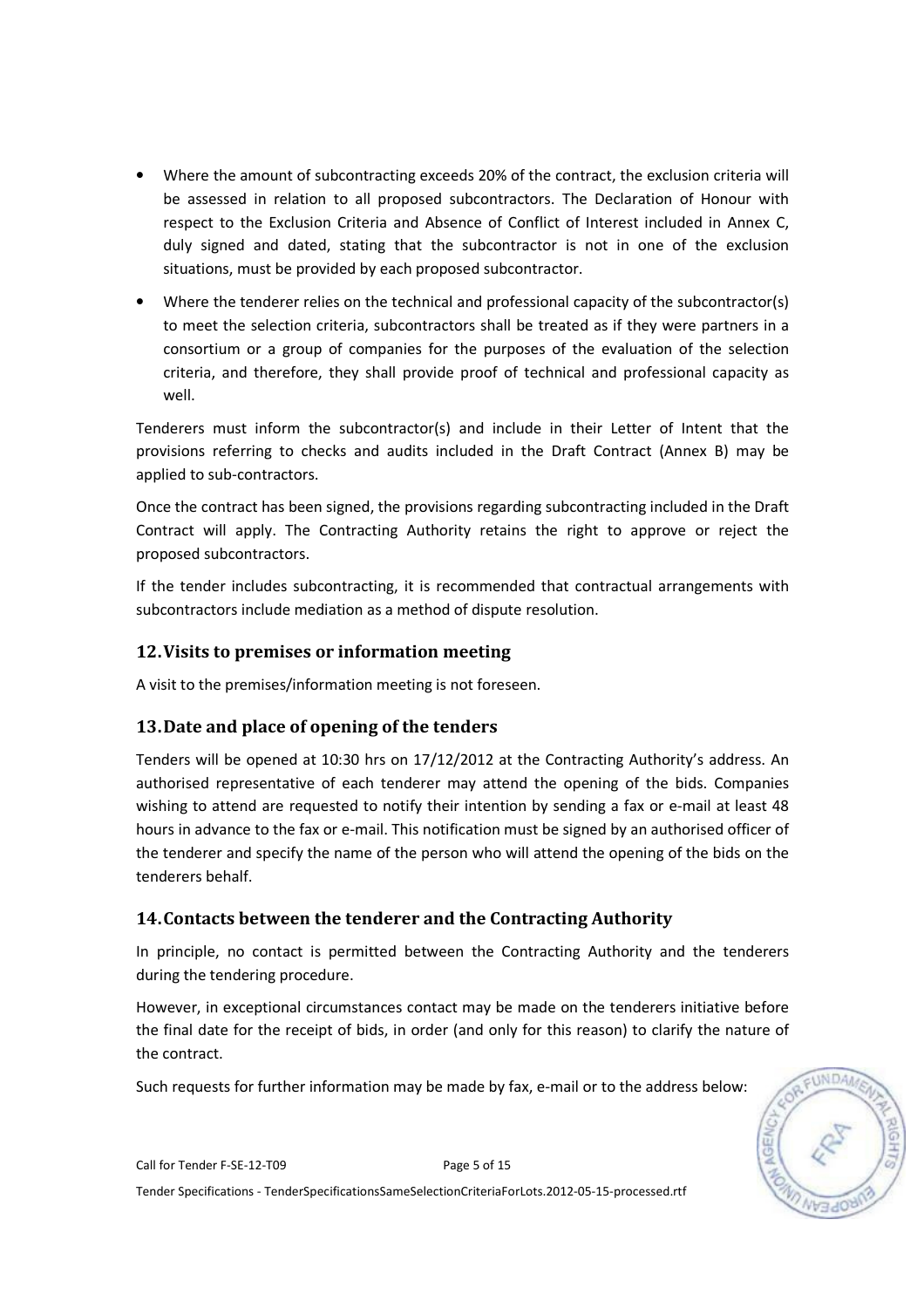# European Union Agency for Fundamental Rights Invitation to tender No: F-SE-12-T09 Administration Schwarzenbergplatz 11 Vienna 1040 – Austria Fax: +43 (0)1 580 30 691 ; e-mail: procurement@fra.europa.eu

Insofar as it has been requested in good time, the additional information will be sent simultaneously to all economic operators who requested specifications or showed interest in submitting a bid no later than six calendar days before the deadline for the receipt of bids or, in the case of requests for information received less than eight calendar days before the deadline for the receipt of bids, as soon as possible after the request for information has been received.

The answers to the requests for additional information can also be found at the following Internet address: http://www.fra.europa.eu.

Similarly, contact may in exceptional circumstances be made on the Contracting Authority's initiative:

- a. before the final date for the receipt of bids, in order to inform interested parties of an error, a lack of precision, an omission or any other material shortcoming in the drawing up of the documents of the invitation to tender; or
- b. after the opening of bids, where a bid requires clarification or in order to correct material errors made in drawing up a bid.

Please note that in any event such contact may not result in a modification of the terms of the bid.

# 15.Alteration or withdrawal of tenders

Tenderers may alter or withdraw their tenders by written notification prior to the deadline for submission of tenders. No tender may be altered after the deadline for submission. Withdrawals must be unconditional and will end all participation in the tender procedure.

Any such notification of alteration or withdrawal must be prepared and submitted in accordance with the instructions on how to submit tenders included in the Invitation to tender, and the envelope must also be marked with "alteration" or "withdrawal" as appropriate.

# 16.Variants

Variant solutions will not be taken into consideration.

# 17.Assessment of the tenderers

Tenderers will be assessed on the basis of the exclusion (Phase I) and selection (Phase II) criteria described below.

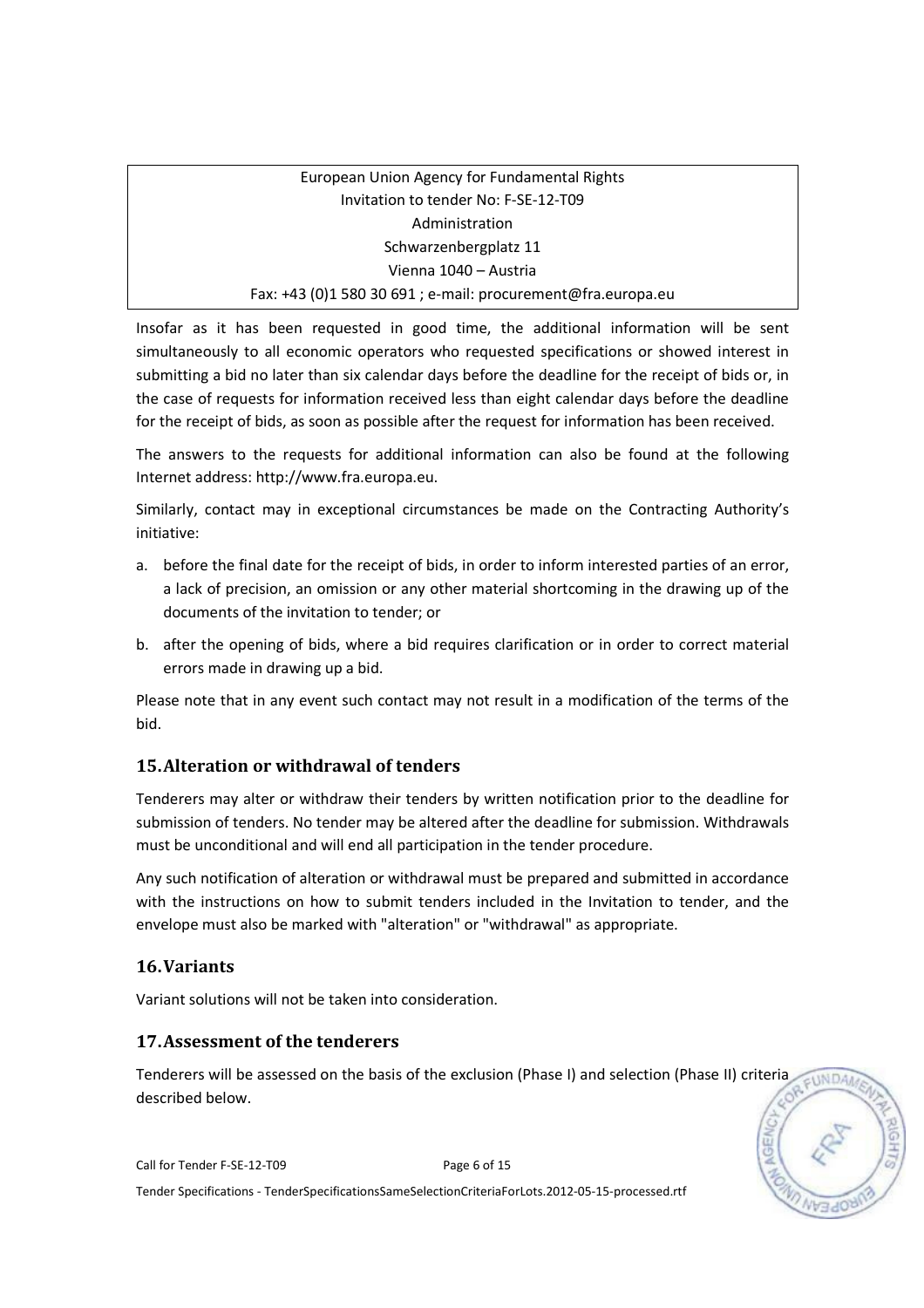## 17.1 Exclusion criteria (Phase I)

The aim of this phase is to assess if tenderers fall in any of the exclusion situations listed below and therefore, cannot take part in the tender procedure.

## 17.1.1 Exclusion situations

Tenderers shall be excluded from participation in the present procurement procedure if:

- a. they are bankrupt or being wound up, are having their affairs administered by the courts, have entered into an arrangement with creditors, have suspended business activities, are the subject of proceedings concerning those matters, or are in any analogous situation arising from a similar procedure provided for in national legislation or regulations;
- b. they have been convicted of an offence concerning their professional conduct by a judgment which has the force of res judicata
- c. they have been guilty of grave professional misconduct proven by any means which the contracting authority can justify
- d. they have not fulfilled obligations relating to the payment of social security contributions or the payment of taxes in accordance with the legal provisions of the country in which they are established or with those of the country of the contracting authority or those of the country where the contract is to be performed
- e. they have been the subject of a judgment which has the force of res judicata for fraud, corruption, involvement in a criminal organisation or any other illegal activity detrimental to the Communities financial interests, and
- f. following another procurement procedure or grant award procedure financed by the Community budget, they have been declared to be in serious breach of contract for failure to comply with their contractual obligations.

Tenderers shall be excluded from the award of the contract if, during the present procurement procedure:

- g. are subject to a conflict of interest, and
- h. are guilty of misrepresentation in supplying the information required by the contracting authority as a condition of participation in the contract procedure or fail to supply this information.

## 17.1.2 Documentary evidence

At the tendering stage, tenderers shall declare that they are not in one of the situations listed above by submitting a signed Declaration of Honour and Absence of Conflict of Interest, in accordance with the form included in Annex C.



Call for Tender F-SE-12-T09 Page 7 of 15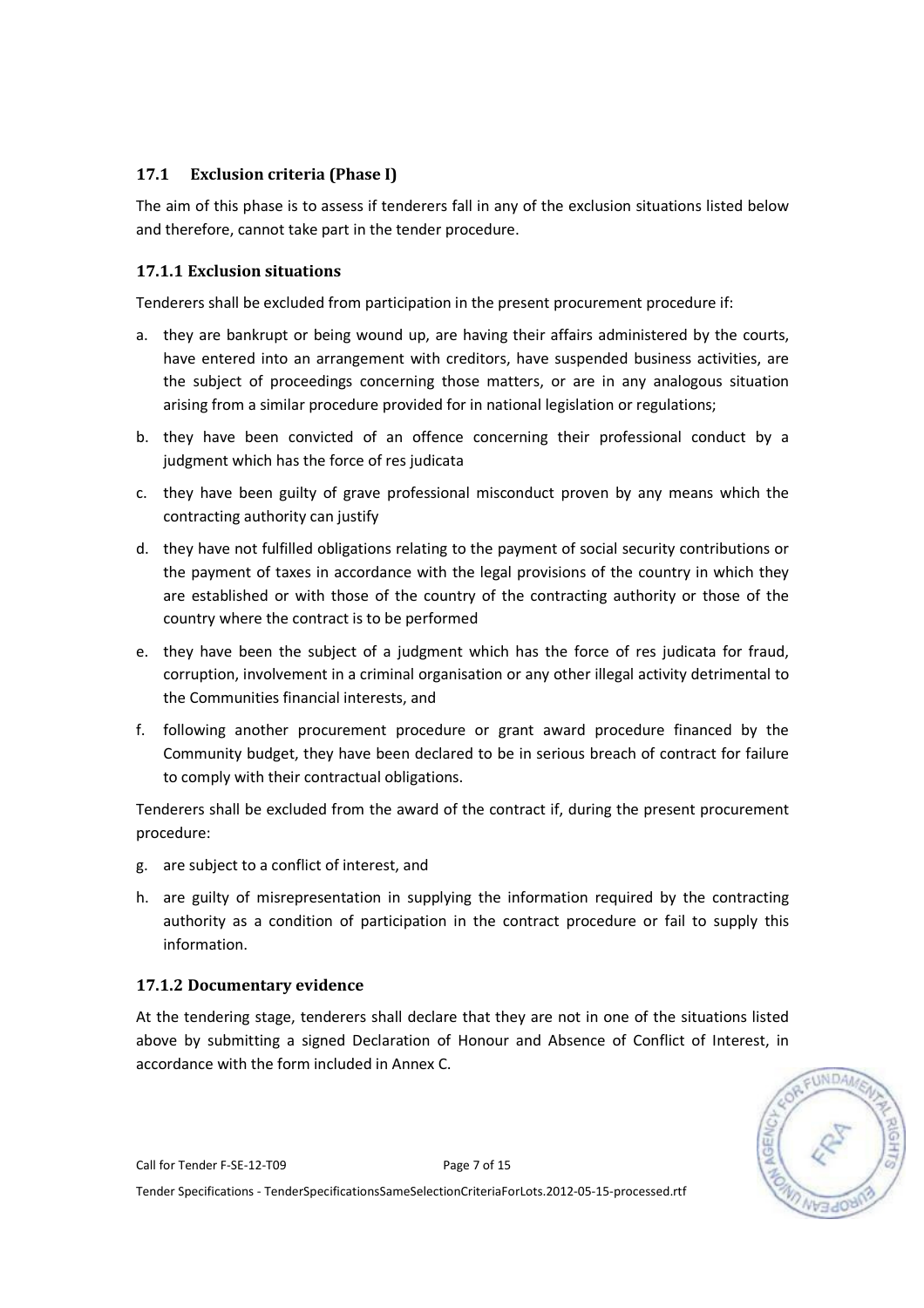In addition, the tenderer to whom the contract is to be awarded shall provide, within fourteen (14) calendar days and preceding the signature of the contract, the following documents as proof that the tenderer is not in one of the situations described above:

- for points (a), (b) and (e) above, recent extract(s) from the judicial record or, failing that, an equivalent document(s) recently issued by a judicial or administrative authority in the country of origin or provenance showing that those requirements are satisfied
- for point (d) above, a recent certificate issued by the competent authority of the State concerned. Where the document or certificate referred to is not issued in the country concerned, it may be replaced by a sworn or, failing that, a solemn statement made by the interested party before a judicial or administrative authority, a notary or a qualified professional body in his country of origin or provenance, and
- for points (c) and (f) above, the tenderer may provide a sworn or, failing that, a solemn statement made by the interested party before a judicial or administrative authority, a notary or a qualified professional body in his country of origin or provenance.

Depending on the national legislation of the country in which the tenderer is established, the document referred to above shall relate to legal persons and/or natural persons including company directors or any person with powers of representation, decision-making or control in relation to the tenderer.

The Contracting Authority may waive the obligation of a tenderer to submit the documentary evidence referred to above if such evidence has already been submitted to it for the purposes of another procurement procedure and provided that the documents are not more than one year old starting from their issuing date and that they are still valid.

Administrative or financial penalties may be imposed by the Contracting Authority on tenderers who are in one of the exclusion situations after they have been given the opportunity to present their observations.

These penalties are detailed in Article 96 of the Financial Regulation as amended by Council Regulation No 1995/2006 of 13 December 2006 (OJ L 390, page 1, of 30 December 2006) and Article 134b of the Regulation laying down the rules for the implementation of the Financial Regulation as amended at the latest by Council Regulation No 478/2007 of 23 April 2007 (OJ L 111, page 13, of 28 April 2007). We invite tenderers to read carefully those two articles.

## 17.2 Selection criteria – Phase II

The aim of this phase is to assess if tenderers have sufficient economic and financial capacity and sufficient technical and professional capacity to perform the contract.

## 17.2.1 Economic and financial capacity

Non applicable



Call for Tender F-SE-12-T09 Page 8 of 15 Tender Specifications - TenderSpecificationsSameSelectionCriteriaForLots.2012-05-15-processed.rtf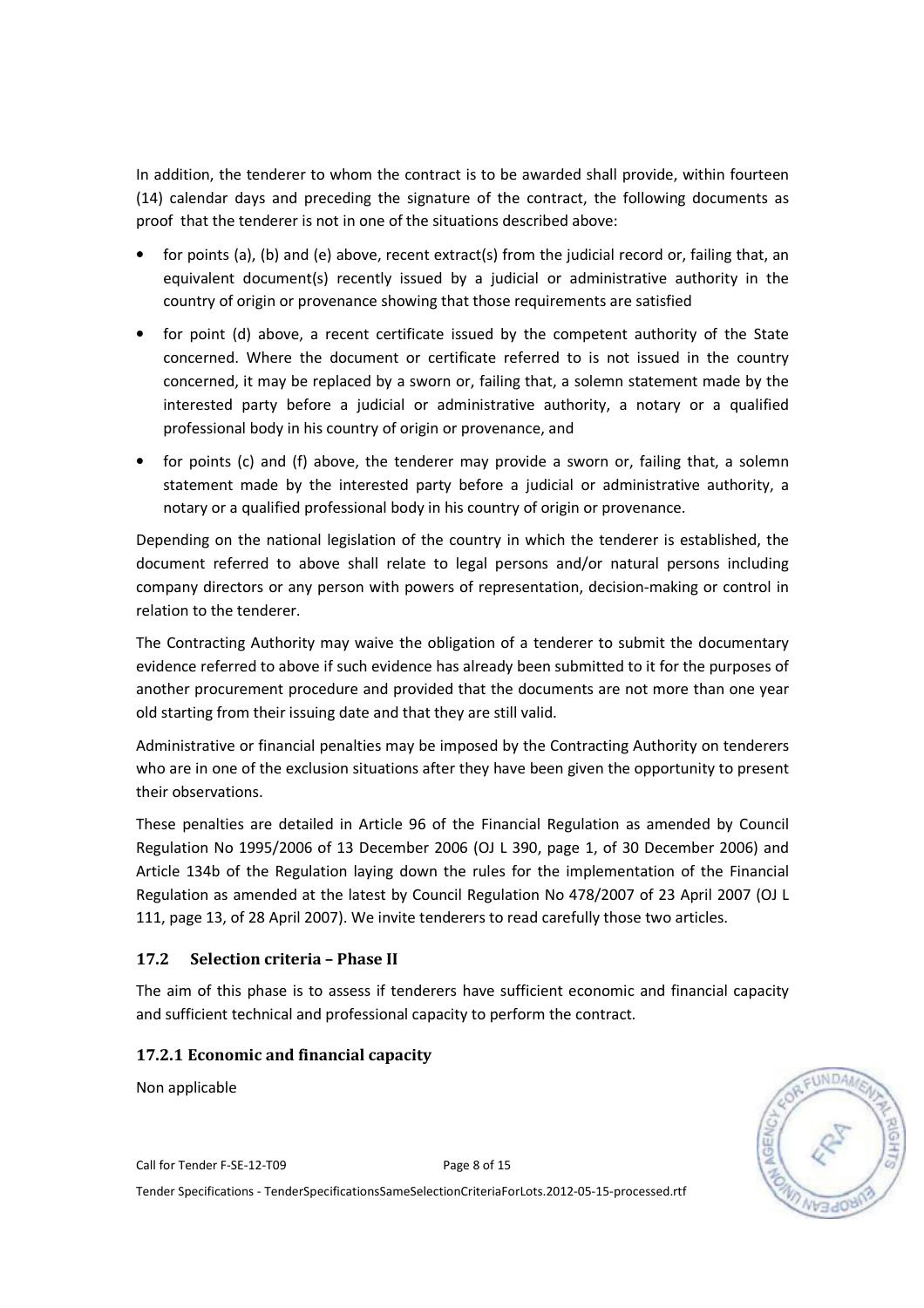## 17.2.2 Technical and professional capacity

Proof of the technical and professional capacity of the tenderers shall be furnished by the following documents and minimum requirements:

(a) The educational and professional qualifications of the service provider or contractor and/or those of the firms managerial staff, in particular, those of the person or persons responsible for providing the services or carrying out the works. The tenderer is requested to include the CVs in Europass format of the profile described in Annex A.1 Technical Specifications. The proposed CV must possess the minimum educational and professional requirements stated in Annex A.1.

The tenderer is requested to provide an appropriate certificate issued by the national authorities, proving the registration as photographer.

(b) A list of the principal services provided and supplies delivered in the past three (3) years, with the sums, dates and recipients. Tenderers are required to prove that they have performed at least 2 projects of an amount/nature or scope similar to the services to be carried out under this tender.

(c) A description of the technical equipment, tools to be employed by the firm for performing a service or works contract.

## 18.Assessment of tenders – Phase III

The aim of this phase is to evaluate from the technical and the financial points of view the offers submitted by the tenderers. The award method is based on the most economically advantageous offer.

## 18.1 Technical evaluation

Tenderers technical offer will be evaluated on the basis of the following technical award criteria and their corresponding weightings:

| <b>Technical Award criteria</b>                                                                                                                                                                                                                                                                                                                                                                                            | Weighting in % |
|----------------------------------------------------------------------------------------------------------------------------------------------------------------------------------------------------------------------------------------------------------------------------------------------------------------------------------------------------------------------------------------------------------------------------|----------------|
| Quality and consistency of the proposal in respect of the services<br>requested:                                                                                                                                                                                                                                                                                                                                           | 60             |
| Tenderers shall provide a general description of the approach proposed<br>in order to fulfil the FRA's objectives and provide the services/products<br>requested. They should show that they understand the nature of the<br>assignment, its context and the results to be achieved. Moreover,<br>tenderers shall explain the approach which will be taken to guarantee<br>the quality of the services/products requested. |                |
| Methodology used for the selection of illustrations, photographs or<br>artwork from third parties.                                                                                                                                                                                                                                                                                                                         | 40             |
| Call for Tender F-SE-12-T09<br>Page 9 of 15                                                                                                                                                                                                                                                                                                                                                                                |                |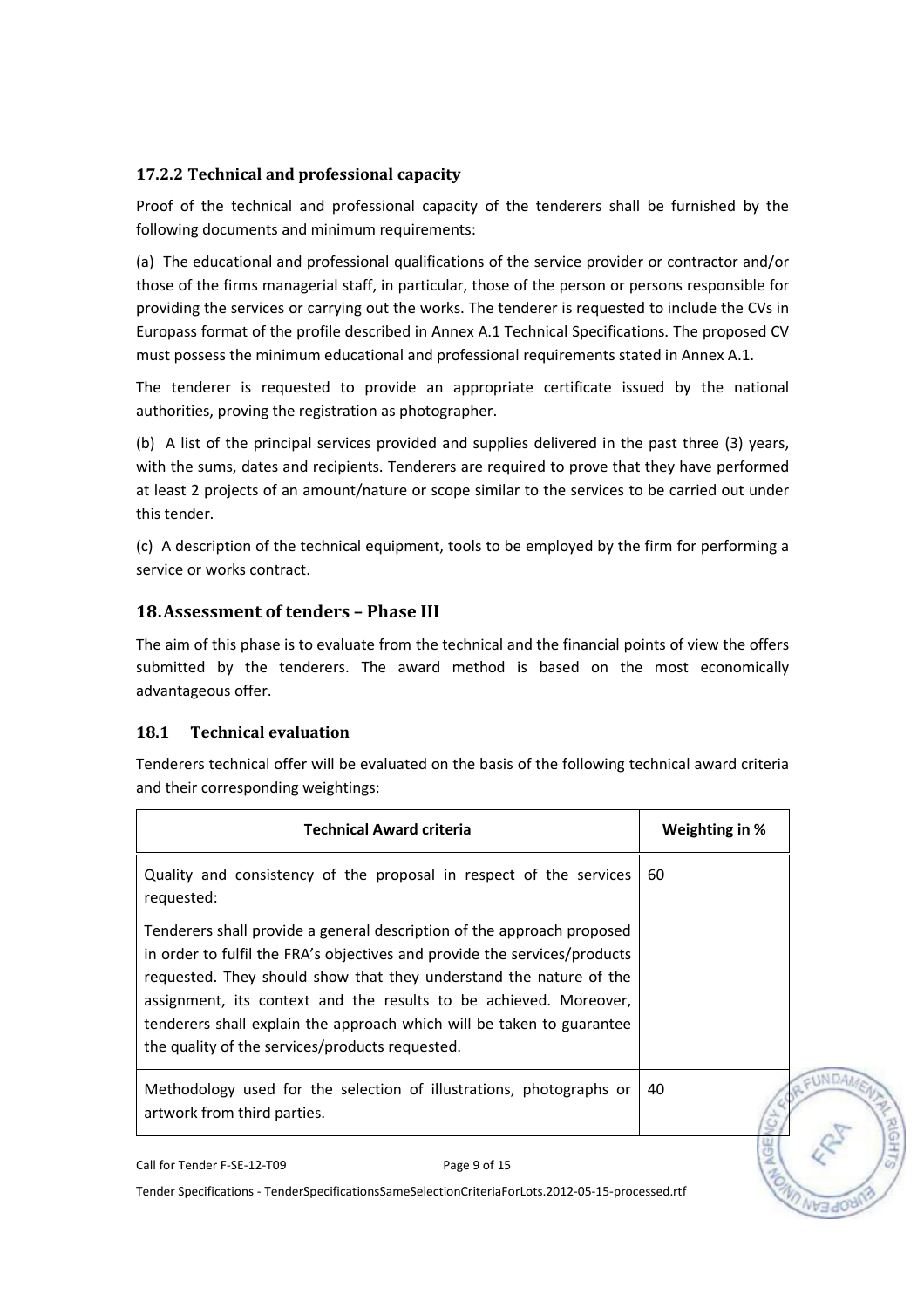| $\sim$<br>TOTAL | <br>⊥∪∪ |
|-----------------|---------|
|                 |         |

For each criterion a number of points in a range between 0 to 100 points will be given. A tender can reach a maximum of 100 points per criterion and a maximum of 100 points in total. After the application of the corresponding weightings per criterion as per the grid above, tenders scoring less than 60% in the total overall weighted points or less than 50% in the weighted points awarded for a single criterion will be excluded from the rest of the assessment procedure.

## 18.2 Financial evaluation

#### 18.2.1 Financial award criteria

Tenderers financial offers will be evaluated on the basis of the following financial award criteria and their corresponding weightings:

| <b>Financial Award criteria</b>                                                                                                                                                                  | Weighting in % |
|--------------------------------------------------------------------------------------------------------------------------------------------------------------------------------------------------|----------------|
| One day (8 hours) photographic services during a FRA event in Vienna, or<br>surroundings (including picture correction, caption and delivery) according<br>to Annex A.1 Technical Specifications | 20             |
| Half day (4 hours) photographic services during a FRA event in Vienna or<br>surroundings (including picture correction, caption and delivery) according<br>to Annex A.1 Technical Specifications | 30             |
| One (1) hour photographic services during a FRA event in Vienna, or<br>surroundings (including picture correction, caption and delivery) according<br>to Annex A.1 Technical Specifications      | 30             |
| Services of setting up a temporary photo studio at the FRA premises                                                                                                                              | 5              |
| Service of searching illustrations, photographs or artwork from third parties<br>per picture                                                                                                     | 7.5            |
| Handling fee - at the stage of purchasing the picture, according to<br>procedure described in Annex A.1 Technical Specifications<br>per picture                                                  | 7.5            |
| <b>TOTAL</b>                                                                                                                                                                                     | 100            |



Call for Tender F-SE-12-T09 Page 10 of 15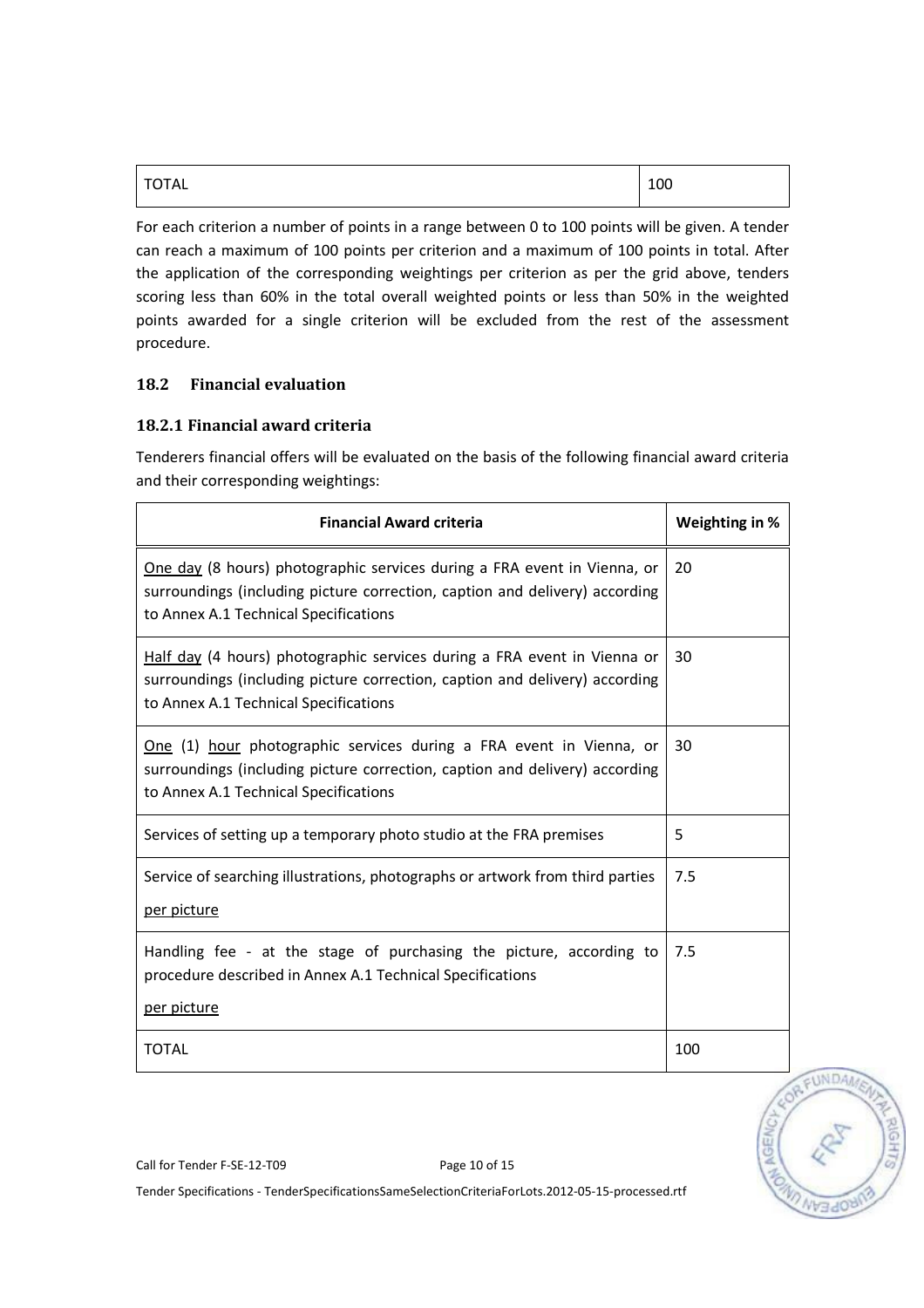The tender with the lowest financial offer will receive 100 points in the financial evaluation. The remaining tenders will receive lower price indicators in proportion to their prices and in accordance with the following formula:

financial score for tender  $X =$  (lowest price / price of tender  $X$ )  $*$  100.

## 18.2.2 Information concerning prices

The financial evaluation of the offers will be based on the prices quoted by the tenderers in their financial proposals. Tenderers must fill in the Financial Offer Form included in Annex C.

When filling in the Financial Offer Form, tenderers must take into consideration that prices shall be:

- expressed in euro. For tenders in countries which do not belong to the euro zone, tenderers shall quote their prices in euro and the price quoted may not be revised in line with exchange rate movements. It is for the tenderer to select an exchange rate and assume the risks or benefits deriving from any variation.
- inclusive of all costs and expenses, directly and indirectly connected with the goods and/or services to be supplied/provided and including all the charges (travel and subsistence), unless otherwise stated in the tender documents.
- free of all duties and taxes (in particular VAT). According to Articles 3 and 4 of the Protocol on the Privileges and Immunities of the European Communities, the European Union Agency for Fundamental Rights is exempt from all charges, taxes and dues, including value added tax; such charges may not therefore be included in the calculation of the price quoted; the VAT amount must be indicated separately.
- The prices cover any fees payable to the Contractor in relation to the vesting of rights in the Union and where applicable the transfer of rights to the Union and any use of the results by the Agency.

Prices shall be fixed and not subject to revision during the first year of performance of the contract. From the beginning of the second year of performance of the Contract, each price may be revised upwards or downwards each year in accordance with the provisions of the Draft Contract in Annex B.

The financial offer is only intended to provide a fair, non-discriminatory basis for evaluation purposes. Consequently, cannot under any circumstances be considered to constitute a commitment on the part of the Contracting Authority to conclude specific contracts for the related services and quantities, and cannot give rise to any right of legitimate expectation on the part of the contractor.

The prices quoted by the tenderer in their financial offer are binding and will be applicable to the requested services/supplies by means of specific contracts or orders. If the tenderer is requested to quote unit prices in the Financial Offer Form included in Annex C, these unit prices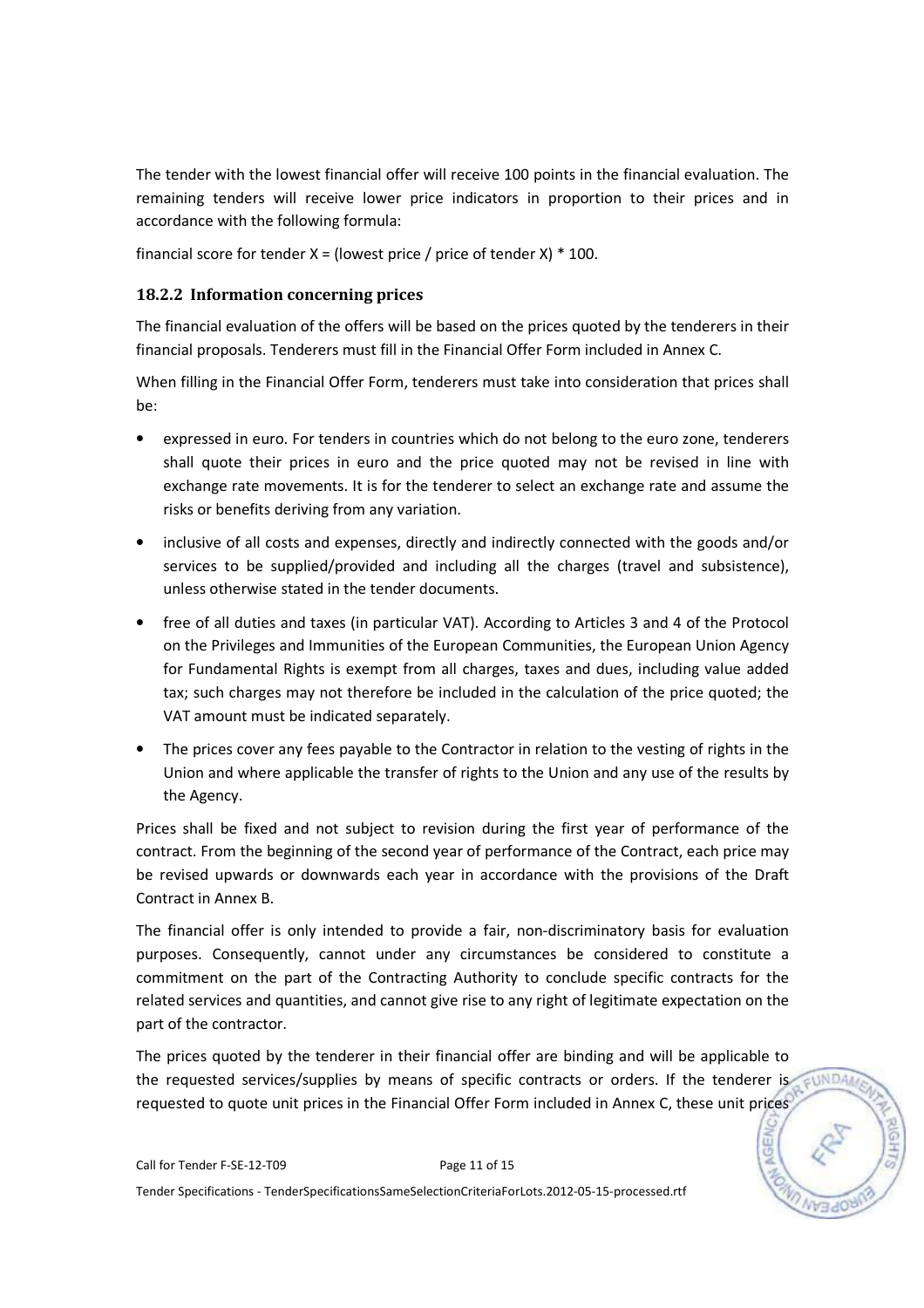are binding as well, and will be applicable to the services requested by means of specific contracts and orders.

## 19 Contract award – Phase IV

The contract will be awarded to the tenderer offering the best value for money, on the basis of the following quality-price ratio:

Score for tender X = (lowest price / price of tender X) \* 100 \* 70 % + total quality score (out of 100) for all award criteria of tender X \* 30 %

## 20 Information to tenderers on the outcome of the tender

The Contracting Authority will inform tenderers of decisions reached concerning the award of the contract, including the grounds for any decision not to award a contract or to recommence the procedure.

If a written request is received, the Contracting Authority will inform all rejected tenderers of the reasons for their rejection and all tenderers submitting an admissible tender of the characteristics and relative advantages of the selected tender and the name of the successful tenderer.

However, certain information may be withheld where its release would impede law enforcement or otherwise be contrary to the public interest, or would prejudice the legitimate commercial interests of economic operators, public or private, or might prejudice fair competition between them.

# 21 No obligation to award the contract

The tendering procedure shall not involve the Contracting Authority in any obligation to award the contract.

No compensation may be claimed by tenderers whose tender has not been accepted, including when the Contracting Authority decides not to award the contract.

# 22 Cancellation of the tender procedure

In the event of cancellation of the tender procedure, tenderers will be notified of the cancellation by the Contracting Authority. If the tender procedure is cancelled before the outer envelope of any tender has been opened, the unopened and sealed envelopes will be returned to the tenderers.

In no event shall the Contracting Authority be liable for any damages whatsoever including, without limitation, damages for loss of profits, in any way connected with the cancellation of a tender procedure even if the Contracting Authority has been advised of the possibility of damages.

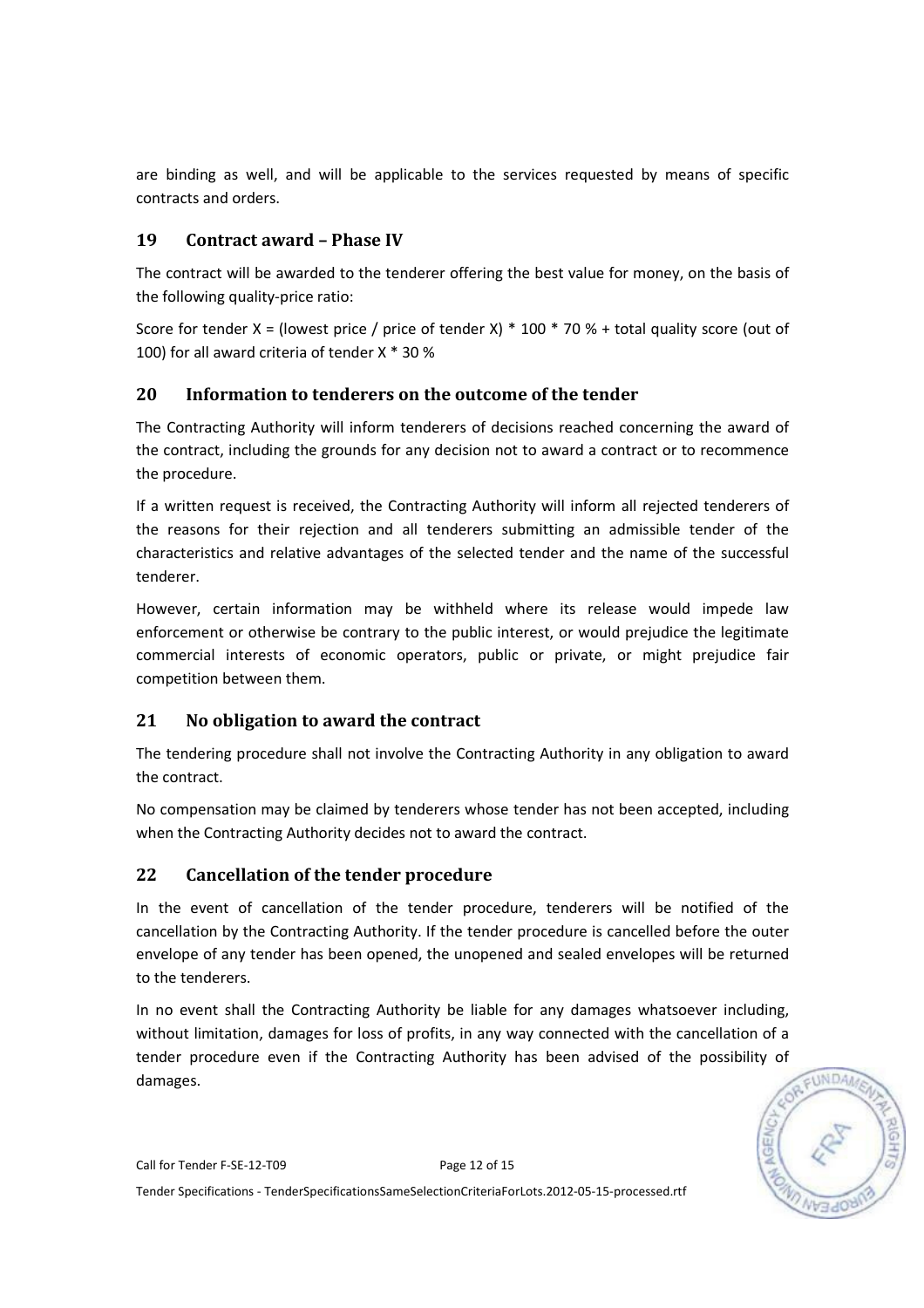## 23 How to submit the tender

All tenders must be presented in three parts:

#### Part 1 – Administrative Proposal

In the Administrative Proposal, tenderers must include all the information and documents required by the Contracting Authority for the assessment of tenderers on the basis of the exclusion and selection criteria described above. For that purpose, tenderers must fill and sign the following documents following the forms included in Annex C:

#### Section A: Tenderers Identification

- Tenderers identification form (administrative details).
- Legal Entities Form, to be signed by a representative of the tenderer authorised to sign contracts with third parties. There is one form for individuals, one for private entities and one for public entities. If the tenderer is submitting a joint offer, a Legal Entities Form must be submitted by each consortium or group member. It also has to be submitted by each subcontractor when the subcontracting percentage exceeds 20% of the contract value.
- Bank Identification Form filled in and signed by an authorised representative of the tenderer and his or her banker. In case of a joint offer, only one of the members of the consortium or group of companies, usually the leader, must complete the Bank Identification Form.
- Power of Attorney (in case of joint offers).
- Statement on Subcontracting, indicating the intention of the tenderer to subcontract part of the contract and the percentage of subcontracting.
- Letter of Intent of Subcontractors (only if the tenderer intends to subcontract part of the contract).

#### Section B: Exclusion Criteria information

• Declaration of Honour with respect to the Exclusion Criteria and Absence of Conflict of Interest. To be submitted by each consortium or group member in case of joint offers, and by each subcontractor when the subcontracting percentage exceeds 20% of the contract value.

#### Section C: Selection Criteria (Economic and Financial capacity)

Non applicable

#### Section D: Selection criteria (Technical and Professional Capacity)

 Educational and professional qualifications of the profiles requested in Annex A.1 Technical EUNDA Specifications.

List of principal services performed or supplies delivered in the last three (3) years.

Call for Tender F-SE-12-T09 Page 13 of 15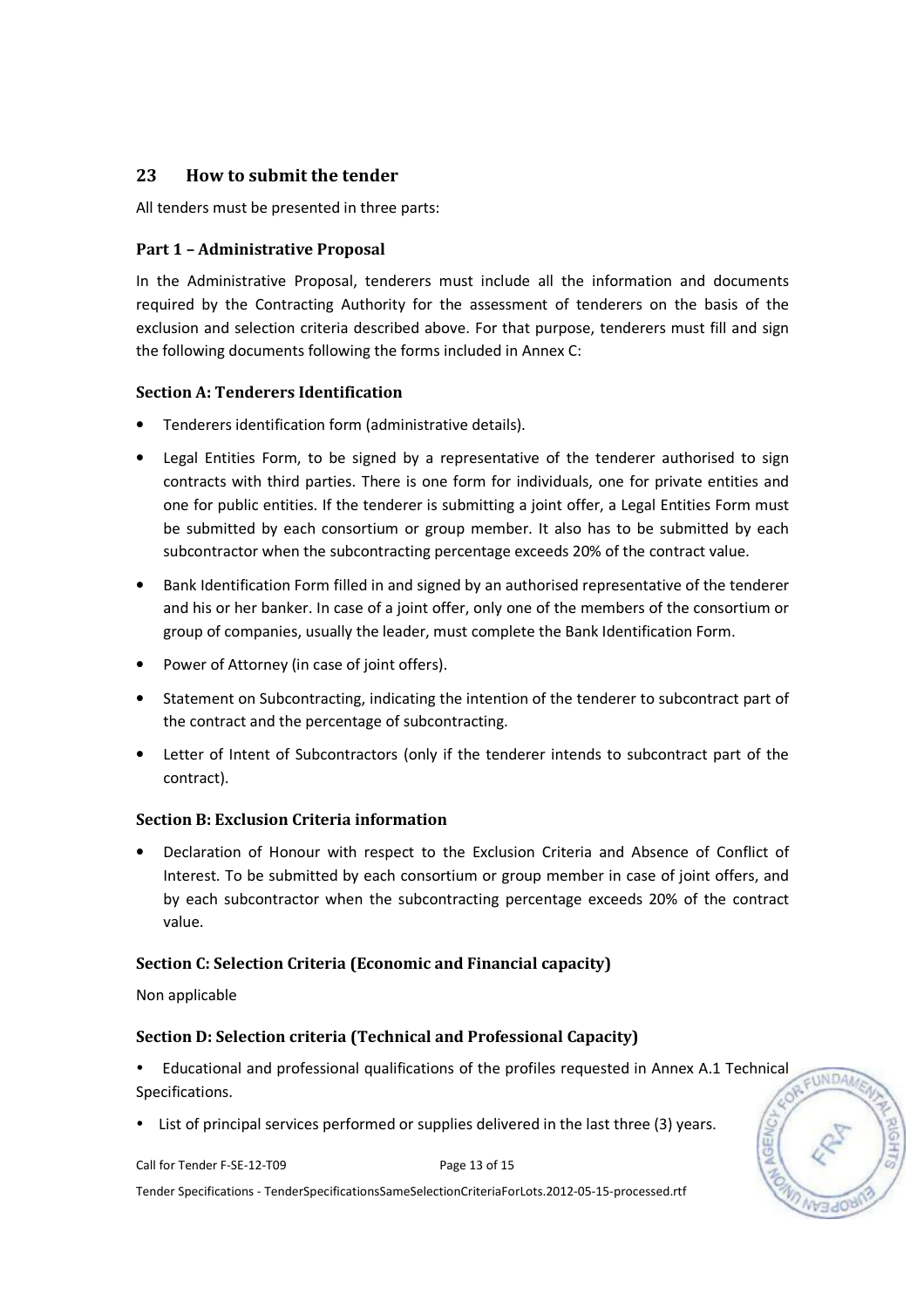Description of technical equipment and tools.

## Part 2 – Technical proposal

In the Technical Proposal, tenderers must include all the information required by the Contracting Authority for the evaluation of tenders on the basis of the technical award criteria described in the corresponding sections of these Tender Specifications. Tenderers should elaborate on all points addressed in Annex A.1 Technical Specifications in order to obtain as many points as possible. The mere repetition of mandatory requirements set out in Annex A.1, without going into details or without giving any added value, will only result in a low number of points. In addition, if certain essential points of Annex A.1 are not expressly covered by the tender, the Contracting Authority may decide to give a zero mark for the relevant qualitative award criteria.

The technical offer must be written with a lay person in mind. The style and presentation must, as far as is possible, be simple and clear, and free of jargon that obscures rather than promotes meaning to readers unfamiliar with it.

The technical proposal must be included in a separate envelope clearly marked as "Technical Offer".

#### Part 3 – Financial Proposal

In the Financial Proposal tenderers must indicate their financial offers by completing the Financial Offer Forms included in Annex C (Section F). Prices must be given in accordance with the instructions given in the corresponding sections of these Tender Specifications. The Financial Proposal must be included inside a separate envelope clearly marked as "Financial offer".

## 24 Data protection

Processing your reply to the invitation to tender will involve the recording and processing of personal data (such as your name, address and CV). Such data will be processed pursuant to Regulation (EC) No 45/2001 on the protection of individuals with regard to the processing of personal data by the Community institutions and bodies and on the free movement of such data. Unless indicated otherwise, your replies to the questions and any personal data requested are required to evaluate your tender in accordance with the specifications of the invitation to tender and will be processed solely for that purpose by the Contracting Authority. You are entitled to obtain access to your personal data on request and to rectify any such data that is inaccurate or incomplete. If you have any queries concerning the processing of your personal data, you may address them to Contracting Authority's Data Protection Officer. You have the right of recourse at any time to the European Data Protection Supervisor for matters relating to the processing of your personal data.